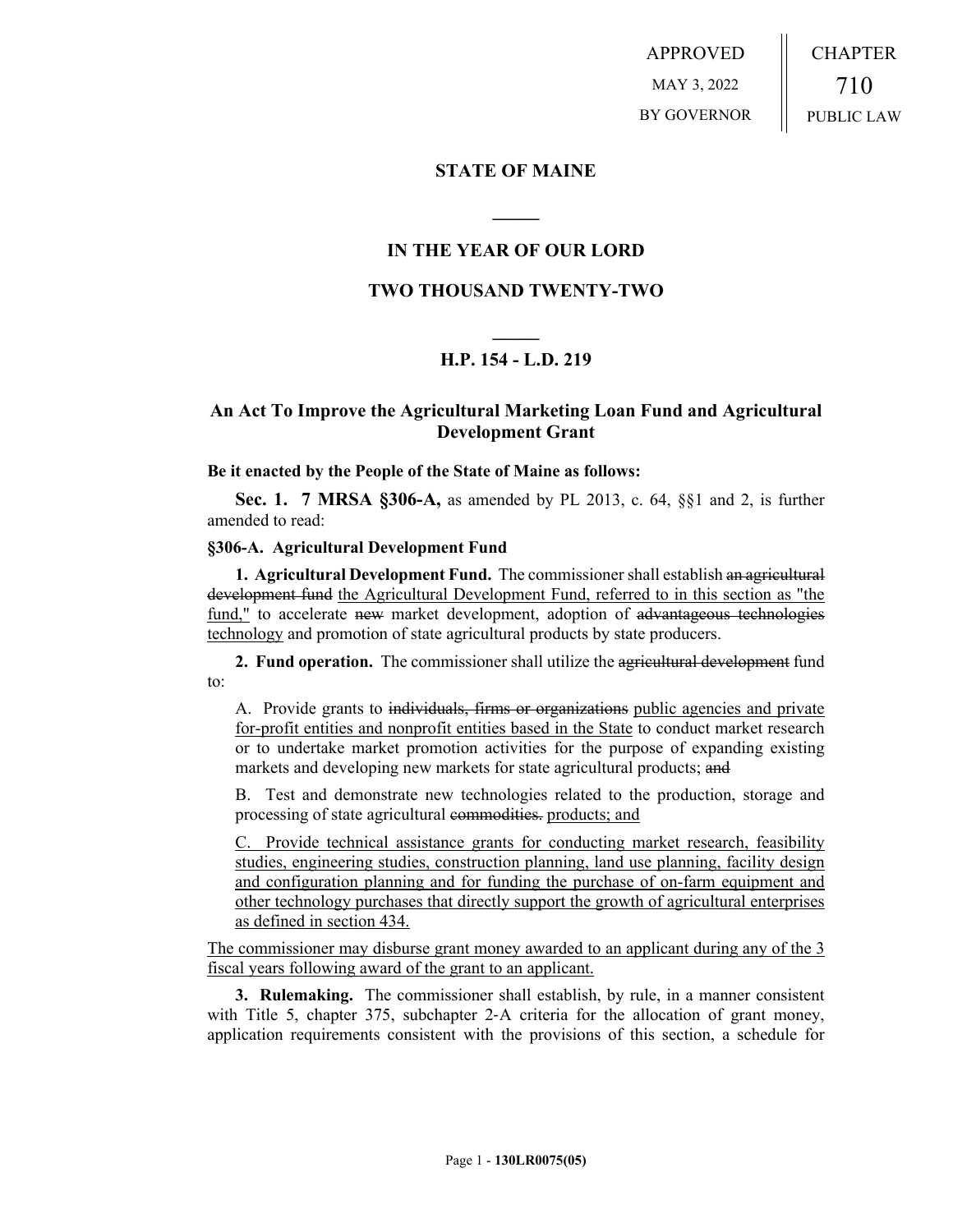accepting and reviewing applications, reporting requirements on grant expenditures and project results and any other administrative requirements necessary for the efficient implementation of this program. Rules adopted pursuant to this subsection are major substantive routine technical rules as defined in Title 5, chapter 375, subchapter 2‑A. The commissioner is guided by the following criteria:

A. Applications may be submitted by individuals, firms or organizations public agencies and private for-profit entities and nonprofit entities based in the State in response to a request for proposals for competitive grants. The commissioner may also contract directly with individuals, firms or organizations public agencies and private for-profit entities and nonprofit entities for a special project under section 307;

B. A percentage of the total cost of any project must be funded by the applicant or applicants and a percentage of the total cost must be funded from nonpublic sources. These percentages must be established by rule. A single grant may not exceed 50% of the total funds available to be granted in a given year;

C. Information relative to market research or development activities provided to the commissioner prior to formal application, included in grant applications or provided to the commissioner to fulfill reporting requirements is confidential information and may not be publicly disclosed by the commissioner as long as:

(1) The person to whom the information belongs or pertains has requested that certain information be designated as confidential; and

(2) The commissioner has determined that the information gives the person making the request opportunity to obtain business or competitive advantage over another person who does not have access to the information or will result in loss of business or other significant detriment to the person making the request if access is provided to others; and

D. When possible, the commissioner shall award grants to applicants representing diverse agricultural enterprises and geographic areas of the State.

**4. Advisory committee.** The commissioner shall establish the Agricultural Development Committee to evaluate market and production development competitive grant applications and review project results.

**Sec. 2. 7 MRSA §307,** as amended by PL 2013, c. 64, §3, is further amended to read:

## **§307. Special projects**

The commissioner may contract directly with the University of Maine System or qualified individuals, firms or organizations public agencies and private for-profit entities and nonprofit entities based in the State for market research, for testing new technologies and for research on technical problems related to the production, marketing, storage and processing of agricultural commodities products.

**Sec. 3. 7 MRSA §308,** as amended by PL 1999, c. 72, §6, is repealed.

**Sec. 4. 7 MRSA §434, sub-§1,** as amended by PL 2001, c. 152, §1, is further amended to read: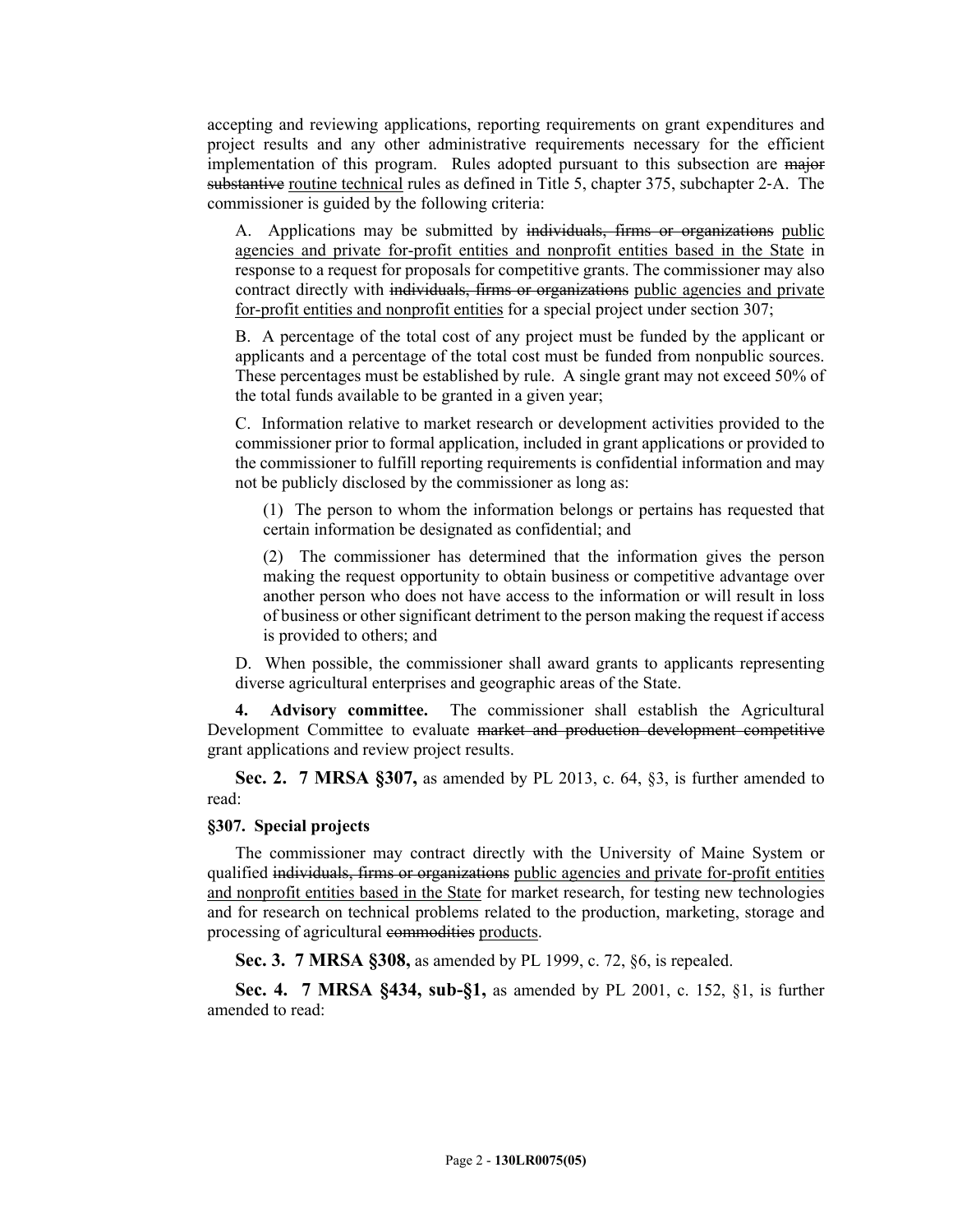**1. Agricultural enterprise.** "Agricultural enterprise" means a person or business located in this State and engaged or beginning to engage in the commercial growing or harvesting of plants; raising of animals; growing or obtaining plant or animal by-products; aquaculture, as defined in Title 12, section 6001, subsection 1; or further processing, storing, packaging or marketing a raw product derived from plants, animals, plant or animal by-products or aquaculture, as defined in Title 12, section 6001, subsection 1, with the intent that the product be sold or otherwise disposed of to generate income. "Agricultural enterprise" includes a business or activity that attracts visitors to a farm for the purpose of supplementing income from the primary crop or livestock operation. "Agricultural enterprise" does not include a business engaged primarily in the growing, harvesting or further processing of forest species of trees for the purpose of producing pulp or other materials used in the paper manufacturing or wood manufacturing process.

**Sec. 5. 7 MRSA §435, sub-§2, ¶A,** as amended by PL 2003, c. 168, §1, is further amended to read:

A. An agricultural marketing loan for any project under this subchapter, the total cost of which exceeds \$100,000 \$200,000, may not exceed 75% 90% of the project cost. A loan from the fund may not be provided for such a project unless the applicant demonstrates a commitment of private funds of at least 5% of the total cost of the project; except that, in order to encourage the undertaking of cooperative projects by 2 or more agricultural enterprises, an agricultural marketing loan may not be provided unless the cooperating agricultural enterprises as a group demonstrate a commitment of private funds of at least 5% of the total cost of the project.

**Sec. 6. 7 MRSA §435, sub-§2, ¶B,** as amended by PL 2003, c. 168, §1, is further amended to read:

B. An agricultural marketing loan for any project under this subchapter, the total cost of which is  $$100,000$   $$200,000$  or less, may not exceed 90% of the total cost of the project.

**Sec. 7. 7 MRSA §435, sub-§3,** as amended by PL 2007, c. 660, §12, is repealed.

**Sec. 8. 7 MRSA §435, sub-§3-A,** as enacted by PL 2007, c. 660, §13, is amended to read:

**3-A. Loans for participants in the Maine Farms for the Future Program.** The interest rate for loans for capital improvements identified in a business plan developed under section 318 for a farm determined eligible under section 319 is the federal prime rate on the date of loan commitment but may not be greater than 2% per year.

**Sec. 9. 7 MRSA §435, sub-§3-B** is enacted to read:

**3-B.** Interest rate. Except as provided in subsection 3-A, the interest rate for loans under this section is the federal prime rate on the date of loan commitment but may not be greater than 5%. Loans current on the effective date of this subsection may be refinanced at the borrower's request to an interest rate of the federal prime rate but not greater than 5%.

**Sec. 10. 7 MRSA §436,** as amended by PL 2007, c. 660, §15, is further amended to read:

**§436. Grants for technical assistance and research**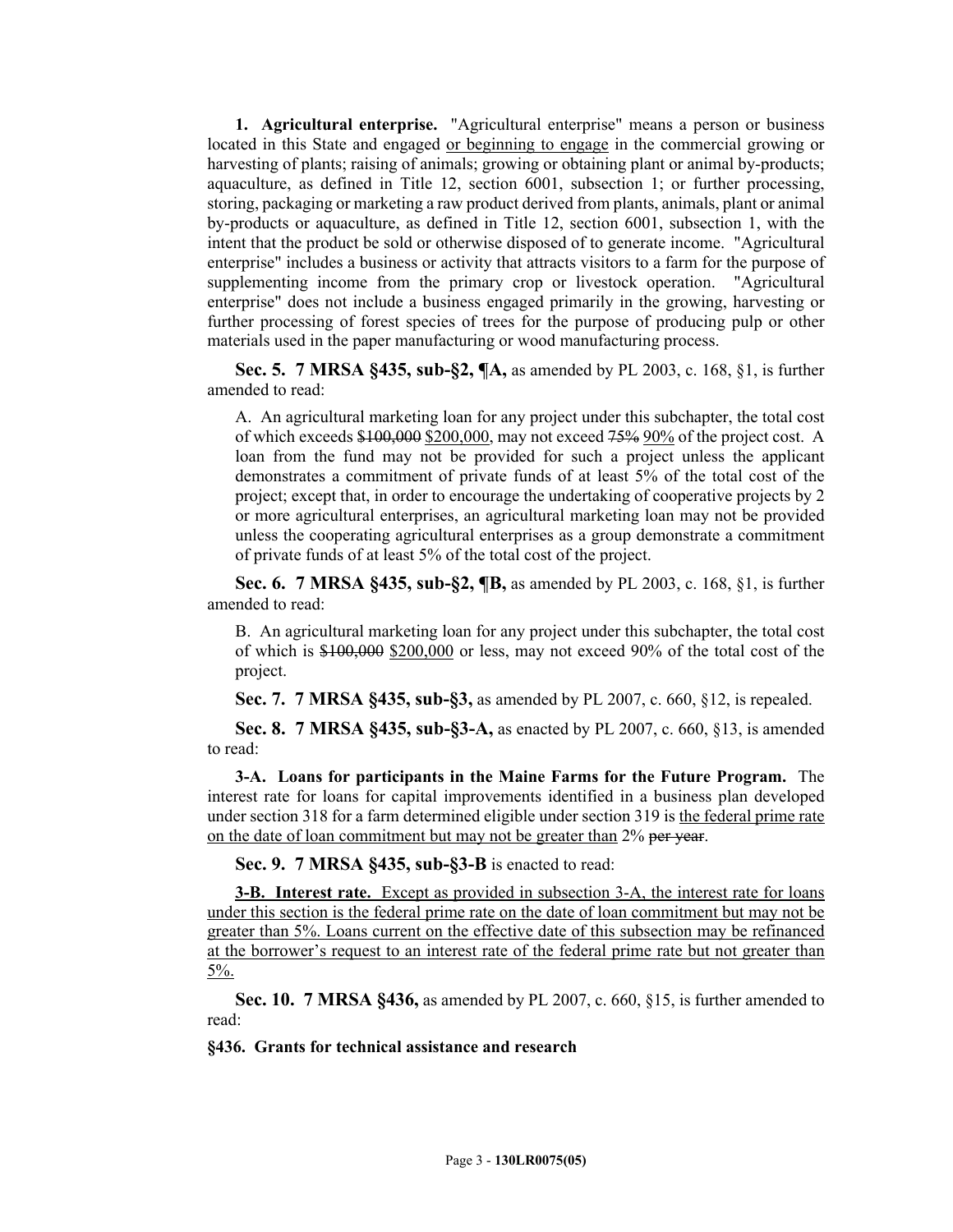The commissioner may use all or a portion of the accrued interest in the cash balance of the Agricultural Marketing Loan Fund and all or a portion of loan repayments for grants for technical assistance and for grants from the agricultural development grant program Agricultural Development Fund in chapter 10. The commissioner may expend grant dollars designated to an applicant in one fiscal year during any of the 3 fiscal years following designation.

**Sec. 11. 10 MRSA §1023-J, first ¶,** as amended by PL 2017, c. 475, Pt. A, §12, is further amended to read:

The Agricultural Marketing Loan Fund, referred to in this section as "the "fund," is created. The fund must be deposited with and maintained by the Finance Authority of Maine. The fund must be administered by the Commissioner of Agriculture, Conservation and Forestry in accordance with Title 7, chapter 101, subchapter 1‑D. All money received by the Finance Authority of Maine from any source for the development and implementation of an improved agricultural marketing loan program must be credited to the fund. Any money credited to the fund from the issuance of bonds on behalf of the State for financing loans for agricultural enterprises may be used only for the following purposes: to provide assistance to agricultural enterprises in this State for the design, purchase, construction, renovation or improvement of commodity and storage buildings and packing and marketing facilities equipment essential to the agricultural enterprise; for the purchase, construction or renovation of buildings, equipment, docks, wharves, piers or vessels used in connection with a commercial agricultural enterprise; for the purchase of land in connection with development of new cranberry acreage; for the purchase of land for irrigation reservoirs or to provide direct access to water for irrigation or to fund the development of new or existing sustainable water sources; for the purchase of land necessary for the start-up of a new agricultural enterprise; for the purchase of land necessary for the expansion of an existing agricultural enterprise when the land acquisition is necessary to comply with land use regulations; for the development of a business plan for improvements to pastureland, including seeding and actions to promote rotational grazing; for the design or implementation of improvements to infrastructure, equipment and natural resources to enhance a commercial agricultural enterprise's climate adaptation or mitigation capacity; for refinancing existing loans used to finance eligible uses as defined in this section; or, if the commissioner so approves at the time of loan insurance commitment, to pledge money in the fund as security for, and to apply money in the fund to, payment of principal, interest and other amounts due on any term loans insured by the Finance Authority of Maine to an eligible dairy farmer. Repayment of these loans and interest on these loans must be credited to the fund and may be used for the purposes stated in this section or Title 7, section 436. Interest earned on money in the fund and interest earned on loans made from the fund may be used to pay the administrative costs of processing loan applications and servicing and administering the fund and loans and grants made from the fund since the inception of the agricultural marketing loan program, to the extent that these costs exceed the fee for administrative costs established by Title 7, section 435, subsection 4.

**Sec. 12. Transfer balance of interest in the Agricultural Marketing Loan Fund.** Notwithstanding any provision of law to the contrary, no later than September 1, 2022 the Finance Authority of Maine shall transfer the balance of realized interest in the Agricultural Marketing Loan Fund, as established under the Maine Revised Statutes, Title